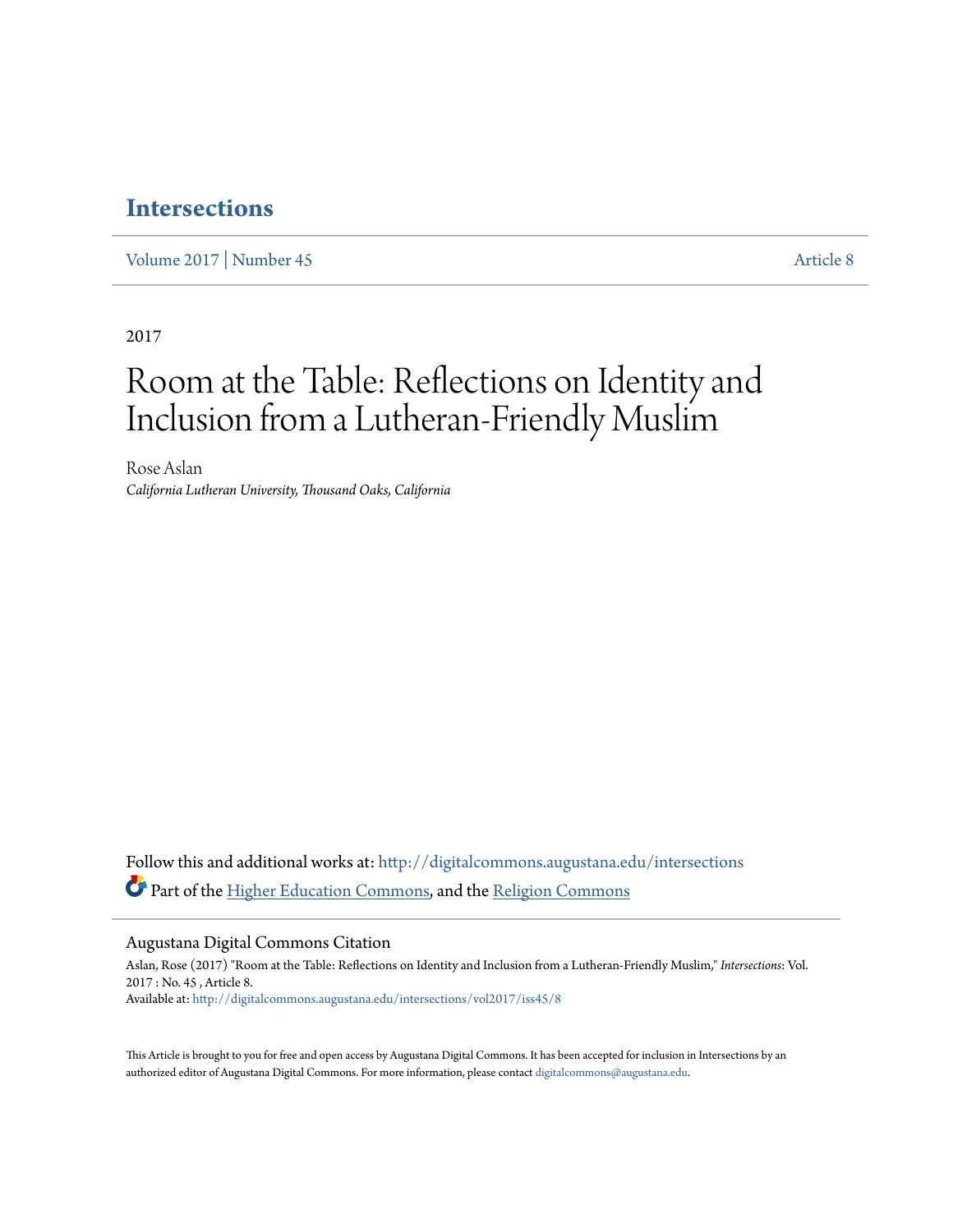# Room at the Table: Reflections on Identity and Inclusion from a Lutheran-Friendly Muslim

Every time I leave my office in Soiland Humanities Building at my university, I pass by a brass statue of Richard Pederson, the son of a Norwegian immigrant who ran a working farm with crops and chickens. He leans heavily on a shovel that represents the hard work he put into his farm, and a look of satisfaction seems to be on his face as he looks over the expanse of the university. According



*Rose Aslan (center) with students from California Lutheran University.*

to California Lutheran University (CLU) lore, Pederson, a Lutheran himself, donated his 130-acre farm in 1957 to the California Lutheran Educational Foundation (CLEF) to establish the first Lutheran college in California. Pederson told Orville Dahl, the executive secretary of CLEF, that he had been waiting for him and that it was his destiny to donate the land. Pederson's wish had been to "provide youth with the benefits of Christian education in a day when spiritual values can well decide the course of world history" (Swanson 100).

Founded by Lutherans, initially taught by Lutherans, and with almost an entirely Lutheran student body, CLU was created as a regional college for Lutheran students. Despite its origins, the university quickly diversified due to and is currently involved in an ongoing discussion to define its relationship to Lutheranism. In this essay, I discuss the

its location in southern California,

opportunities and experiences of teaching Islam in the Religion Department at CLU, an ELCAaffiliated university located in Thousand Oaks, California. Before working at my current institution, I taught courses on

Islam at Guilford College in Greensboro, North Carolina, which is affiliated with the Quakers. There I gained some sense of what it means to teach religion in a university that has religious roots and therefore differs from my public education experience.<sup>1</sup> Trained in religious studies at a public Research 1 university, I had not been fully prepared to teach in a small liberal arts university that had a church affiliation. However, I quickly embraced my new role and made an effort to study the lingo of my Lutheran context.

To understand the place of Islam at CLU, I will first look at discussions among Lutherans about their understanding of Lutheran higher education and the transformation (at some ELCA institutions) from a Christian-centric approach to a more inclusive one that continues to make use of

Rose Aslan is Assistant Professor of Religion at California Lutheran University, Thousand Oaks, California. A longer version of this essay will appear in the Fall 2017 issue of the *Muslim World Journal*.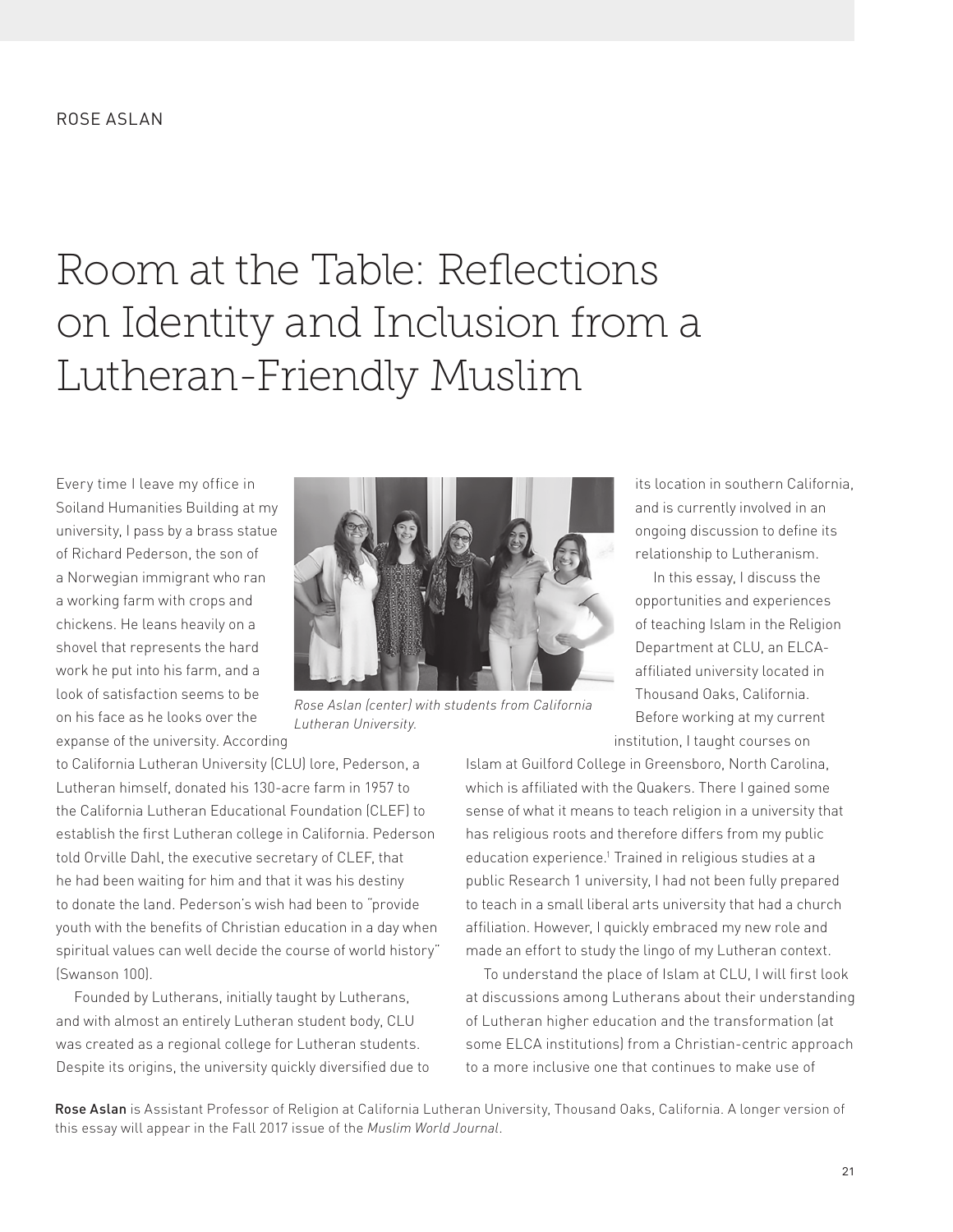Lutheran concepts to galvanize its identity. I will then reflect on my personal experience of teaching Islam inside and outside the classroom. CLU's Department of Religion has been taking serious measures to integrate interfaith studies into its curriculum. By educating students about religions other than Christianity, my department hopes to increase students' religious literacy and ability to live in a religiously diverse society.

## Lutheran Identity and Vocation

To understand what it means to teach Islam at a Lutheran institution, I first delve into the question of what it means to a university in the United States to be Lutheran and how it affects the teaching in their religion and theology departments. Lutherans stress that the denomination is unique because of its stress on critical thinking, debate, and the questioning of authority. The movement developed out of critical discussions that took place at the University of Wittenberg, where Martin Luther and his colleagues strove to reform the Catholic Church as part of a broader educational mission (Christenson 15). Many colleges and universities in the United States have undergone what some Lutheran scholars call secularization whereby they have drifted from their Lutheran identities. Because of these changing factors, Lutheran institutions have had to reevaluate the role that their religious tradition plays in institutional identity (Childers 6).

"Lutherans stress that the denomination is unique because of its stress on critical thinking, debate, and the questioning of authority."

Over the twentieth century, these universities and colleges developed into full-fledged institutions with a growing non-Lutheran population among students, faculty, and administration. These institutions were no longer "for Lutherans or by Lutherans," and some church leaders and alumni mourned the loss of these Lutheran-centered campuses where activities such as attending chapel stopped playing a central role in campus

life. Additionally, Lutheran institutions were no longer responsible for the "preservation and promulgation" of Lutheranism (Christenson 23). Instead, these institutions became well-reputed liberal arts universities and colleges with a Lutheran heritage that did not directly impact most students, faculty, or staff. Lutheran colleges and universities are currently facing identity crises where they need to market themselves to primarily non-Lutheran prospective students while figuring out what to do with their Lutheran heritage and mission.

Vocation is one of the most important concepts within the Lutheran tradition, and it is also part of the discussions on the identity of Lutheran institutions. Lutherans define vocation in various ways. One popular way to understand the term is as "the calling to serve, in love, the deep needs of those we have at hand to serve" (Christenson 27). Another more general definition of vocation looks "to help…students seek truth and meaningful service in the context of a religiously diverse community" (Reed 94). Some Lutheran scholars believe that Christianity needs to be part and parcel of a Lutheran educational institutional, while others hold that the concept of vocation should be understood more broadly to include—and even celebrate students, faculty, and administrators from diverse, non-Lutheran backgrounds. Many Lutheran institutions, including CLU, have begun to adopt the "vocation model," as inspired by Luther's understanding of vocation. Luther developed the concept of vocation to apply to every person to ensure they were fulfilling their calling in life to fulfill the needs of their neighbors, be it as a scholar, a cobbler, or a physician, as a servant of God, but not necessarily in the realm of religion (Simmons 25).

Of course, whether "vocation" is expansive and inclusive enough to connect non-Christians to mission depends on what one means by it. Ernest L. Simmons sees vocation as primarily a *Christian* mission. According to Simmons, the education offered by a Lutheran college or university should be Christian in essence, although it should not force religion on its students and employees. Simmons sees the tension of ensuring that faith is part of the conversation without pushing it onto others as a part of the "creative expression"in Lutheranism. Reconciling the confessional movement with secularism is at the heart of the tradition. Simmons holds that non-Lutheran Christians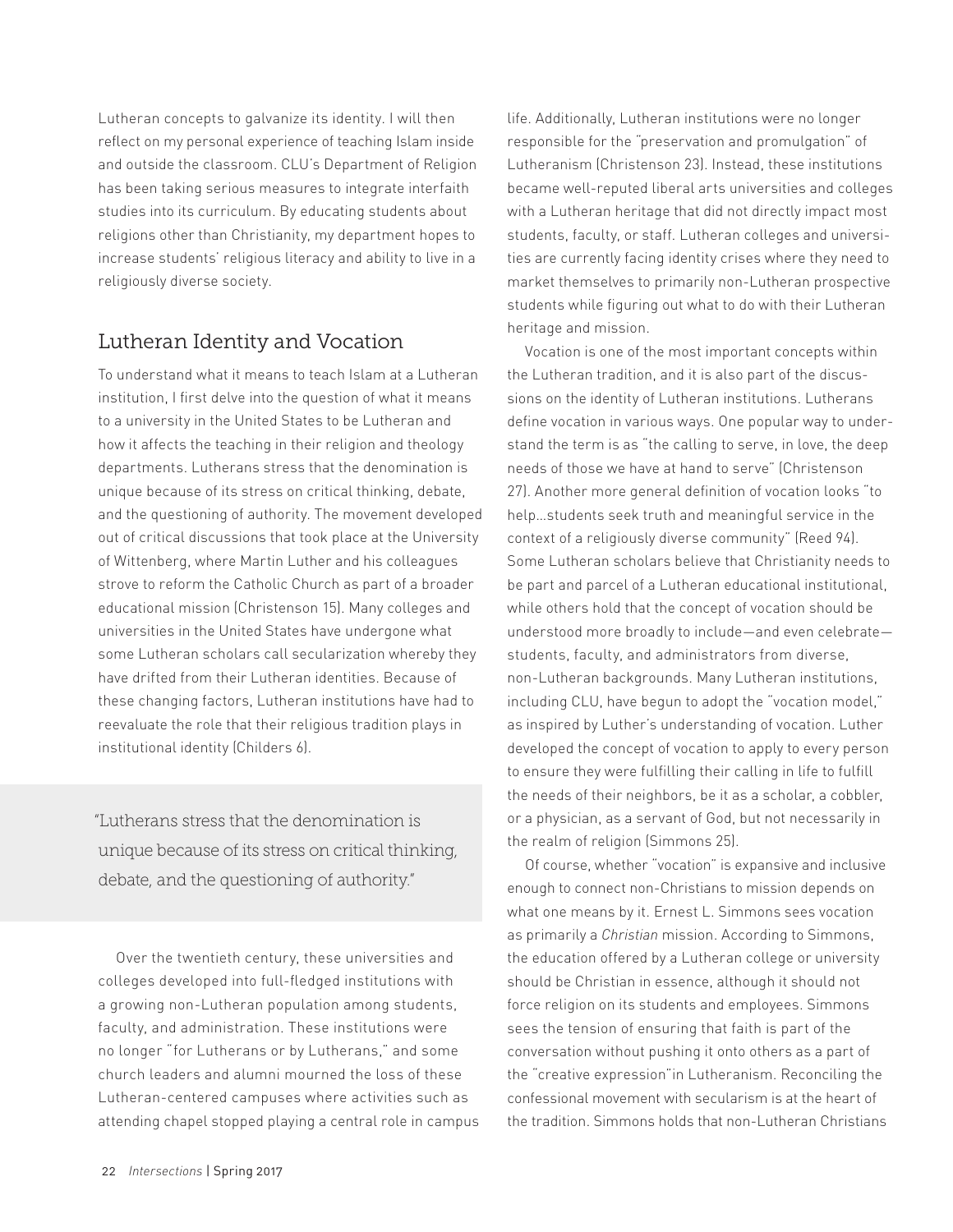and people from other religions can contribute to the Lutheran project of identity formation (Simmons 7, 21).

For Simmons, the paradox of wanting to infuse the campus with a Lutheran spirit and encouraging non-Lutherans to take part in this mission is both refreshing and frustrating for faculty and staff. It would seem that non-Lutherans first need to learn more about Lutheranism and then need to ensure that they work towards this mission while remaining faithful to their religious affiliation or non-affiliation. Simmons proposes that, while a Lutheran university should create a pluralistic society by ensuring that all faith traditions are welcomed, the Christian perspective and Christian thought should be "brought into relationship with every discipline on campus in whatever manner is appropriate to that discipline" (Simmons 69). Simmons's proposal would mean that Lutheran institutions would expect their non-Lutheran employees to embrace values that may differ from their own and to further them as part of the university's goals; they would sometimes need to conform to fit into a uniquely Christian/Lutheran context. The clear mission of the university would not provide the more pluralistic model of CLU, and I do not know many members of the campus community who would be comfortable with this form of privileging of Christian power, space, or learning.

Simmons proposes that dialogue with the Christian faith be part and parcel of every discussion and class on campus (Simmons 67). Some of what Simmons describes as the mission of a Lutheran institution is part of the mission of CLU's Religion Department as well as the Office of University Ministries and the Office of Mission and Identity, but not necessarily other departments on campus. For some, maintaining a Lutheran spirit on campus means infusing life on campus with Christian ideals, but for others, including CLU, it means reimagining the mission and vision of a Lutheran institution from the ground up.

## From Guest to Cohost at CLU

Traditional understandings of Lutheran higher education appear to be on the wane in the twenty-first century as Lutheran institutions grapple with the changing nature of their campuses. A more standard approach to Lutheran identity, at least at CLU, recognizes the importance of

the Lutheran aspect of the university but represents a more inclusive approach that allows non-Lutherans to chime in on the future and identity of the university. One of my colleagues in CLU's Religion Department (who is a non-Lutheran Christian) grapples with this issue a lot and posits that:

We need to recognize that there is a grieving process among Lutherans because we are losing what we thought our identity was all about. But the good news is that it's an opportunity to realize that those were just trappings, but the core of Lutheran identity, the ruthless search for truth, doesn't let institutions stand in the way. The great challenge is to maintain a degree of malleability.…We can talk to other traditions now, but we can discover where our place in that is. We have to let go of what we thought … Luther and Lutheran higher education were all about.

My colleague's words reflect that of other colleagues who have given me hope that non-Lutherans, and even non-Christians, can begin to take more ownership at the university instead of remaining as guests. This colleague proposes that members of the campus community consider themselves part-Lutheran as a form of institutional identity. I would rather consider myself a Lutheran-friendly Muslim (as in, a Muslim who is well-versed in Lutheran terminology and identity politics) rather than part-Lutheran. As a non-Christian, I strive to be a valued member of my university because of who I am and what I teach rather than because of my relationship to Lutheran ideals. I do draw inspiration from Lutheran ideals for higher education, but also draw from other sources.

An example of a Lutheran college grappling with its identity comes from Jacqueline Bussie, who teaches religion at Concordia College in Morehead, Minnesota. Bussie highlights "reconciled diversity," which is inspired by an ELCA social statement on ecumenism, to explain the importance of interfaith engagement on campuses. For Bussie, the ELCA must "embrace, not erase, diversity; [it must] seek reconciliation in diversity's midst" (Bussie 36-37). Because of their interfaith work, Bussie's college eventually came up with an official college statement on interfaith engagement that places emphasis on this work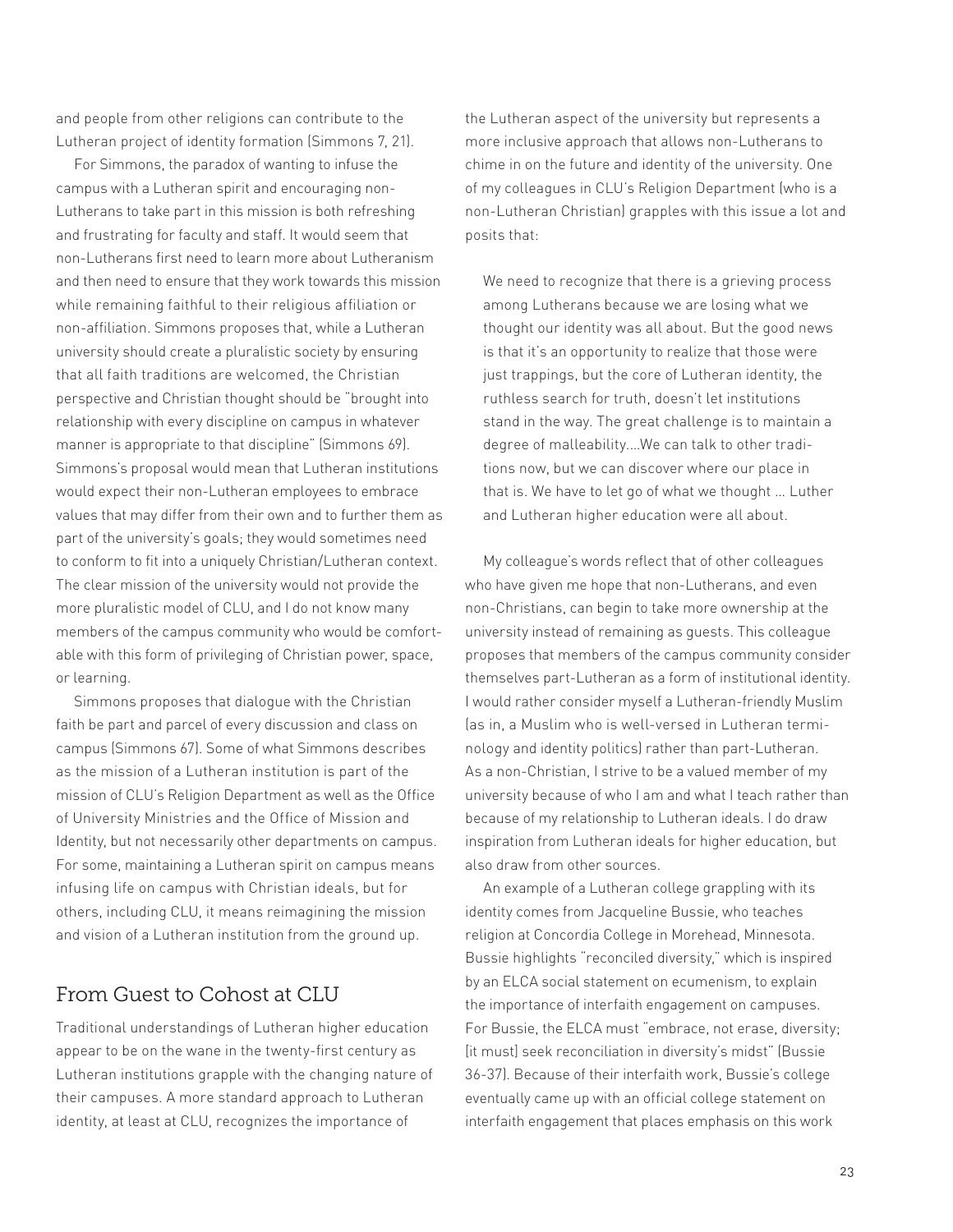"because of its Lutheran dedication to prepare thoughtful and informed global citizens who foster wholeness and hope, build peace through understanding, and serve the world together" (Bussie 37). Faculty and members of the administration at CLU are currently exploring approaches similar to that of Concordia College. I often hear colleagues and members of the administration expressing their mission to create a pluralistic campus *because* of the university's Lutheran identity.

California Lutheran University is the newest of Lutheran universities and colleges that were founded around the country beginning in the 1800s. CLU—then California Lutheran College (CLC)—was established in 1959 and opened to students in 1961. Three different branches of the Lutheran church helped create CLU through a land donation by a chicken farmer who owned a ranch in the burgeoning bedroom community of Thousand Oaks, which is about an hour's drive from central Los Angeles (Solberg 312). CLU remains the only ELCA university in California and is only one of two ELCA universities in the western United States, with Pacific Lutheran University in Tacoma, Washington, being the other one.<sup>2</sup> Unlike most other ELCA universities, CLU was founded by Lutherans from multiple ethnic groups and was meant to be inclusive of Christians rather than just Lutherans. And yet, in its early years, CLC required all new hires to be Christian, students to take four courses in religion, and for the entire campus community to attend chapel services. In CLC's early context, "Christ [was] at the center" as the host. The entire campus was expected to live their life according to Christian values (Swanson 102).

"CLU was founded by Lutherans from multiple ethnic groups and was meant to be inclusive of Christians rather than just Lutherans."

A report on Lutheran education from 1975 categorized California Lutheran College as a Christian college. The mission statement of CLC at the time was "to provide the intellectual, spiritual, moral, and cultural environment where Christian scholars may nurture the talents and develop the character of their students and guide them to lives of more effective service to their fellowmen, motivated and empowered by a love of Christ, truth, and freedom. The basic aim…is to prepare students for meaningful adult lives through the achievement of their best Christian potential" (Gamelin 8). Compare this mission statement to CLU's current statement: "to educate leaders for a global society who are strong in character and judgment, confident in their identity and vocation, and committed to service and justice" (*Strategic Planning*). It was not until a 1983 WASC evaluation that recommended CLC become "multiculturally inclusive" that the college revised its mission statement to welcome "students of all ages as well as all cultural, religious, and ethnic backgrounds" (Swanson 111).

## Teaching Religions in a Lutheran Institution

In previous years at CLU, the Religion Department primarily offered courses on the Hebrew Bible, New Testament, theology, ethics, Christian history, as well as on topics such as Judaism, world religions, and women and religion. With this model, the university prioritized the scriptural traditions of Christianity for the student body, and other courses were primarily taken only by majors and minors. This approach ensured that Lutheran identity remained at the forefront while also allowing others to be "self-conscious" about their personal religious beliefs and identities, and to engage in what Simmons calls "confessional dialogue" between traditions (Swanson 23). This understanding differs from how my Lutheran and other Christian colleagues at CLU presently discuss Lutheran identity. My colleagues do not expect me to teach about Islam from a Christian perspective although I do utilize a textbook, *Oil and Water: Two Faiths One God*, by Amir Hussein, that contextualizes Islam for primarily Christian readers. By using this book, written by a Muslim scholar of Islam who lives in Southern California and teaches at a Jesuit University, I believe that I can help students learn about Islam from their perspectives while also giving them a distinctively Muslim perspective. I would probably not use this textbook if I were teaching at a public or private secular university, but it seems to work well in my current context.

There is a small population of Muslim students on the campus, including some international students primarily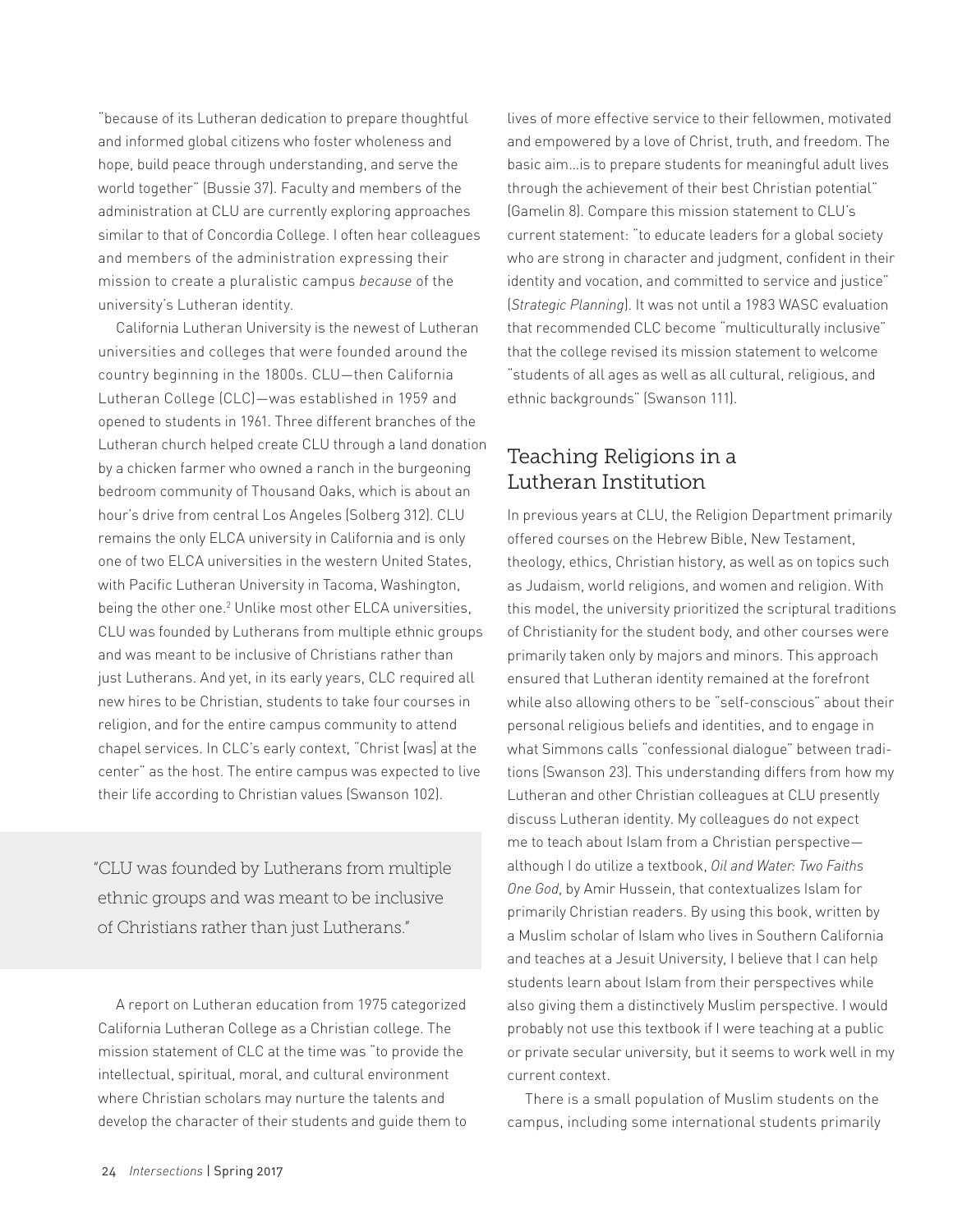from Gulf countries, as well as Muslim American students. The university's Samuelson Chapel also contains the Wennes Interfaith Chapel, which contains ritual items and scriptures from many of the world's religions, including a collection of prayer carpets. The chapel is open 24 hours a day and students can use it for their five daily prayers. At the time of writing, work is underway to establish a Muslim Students Association and to eventually hire a Muslim chaplain to coordinate activities for Muslim students.

CLU's Religion Department is a hybrid between scholars trained in religious studies and those trained in theology. Most of my colleagues see these two approaches as going hand in hand in their research, activism, and teaching. As someone trained in religious studies at a public university, I see myself becoming more of a hybrid scholar because I not only teach about Islam and Muslims but also am invested in and work with local Muslim communities.

The department has two sets of majors and minors. The first is in Religion, which is equivalent to religious studies, and which familiarizes students with methods and theories of religious studies as well as different religions. The other major/minor is in Theology and Christian Leadership, and it offers students four different tracks through which they can gain prepare for Christian seminary or ministerial church vocations.

In recent years, the Religion Department has been completely overhauled as senior faculty retired and a new generation of faculty from a wider array of disciplinary and confessional backgrounds came in. With this change, the department gains a more comprehensive approach to teaching about religion, with emphasis on religious pluralism and interfaith understanding and more thematic courses that include, but do not exclusively study, Christianity.

The department's former mission was to focus "on the Christian tradition in its manifold expressions." Undergraduate students presently must take two religion courses to graduate: the freshman seminar called "Introduction to Christianity" and then any upper division religion course. In order to reflect the interests and backgrounds of an increasingly diverse student body, the department is currently transitioning from teaching "Introduction to Christianity" to teaching a new iteration of the course called "Religion, Identity, and Vocation." Any faculty member can teach this course according to their

strengths and interests. The new name and configuration of the course also ensure that faculty place emphasis on vocation as a Lutheran concept, albeit one that students can investigate through multiple lenses.

#### *Teaching Islam, Christianity, and Pluralism*

When I began teaching at CLU in the Fall of 2014, I had the immediate challenge of having to teach "Introduction to Christianity" and "Global Religions" in my first semester. I had primarily been trained to teach introductory and specialized courses on Islam, but here I was, fresh out of graduate school, and I felt as if I were expected to become an expert on Christianity and many of the world's religions. The other non-Christian faculty member in the department (a practicing Sikh) has also taught "Introduction to Christianity" for the past six years and now considers himself, perhaps jokingly, a part-Lutheran Sikh. Despite the course name, my colleagues reassured me that my religious identity was no barrier to teaching the course and that they wanted me to teach the course because of the Lutheran ideals of inclusivism.

To handle teaching a course on Christianity, I decided to approach the course from my strengths, and after consulting with some of my new colleagues, I formulated the course to focus on the "Abrahamic religions." At the beginning of every semester, I find myself explaining that the course will not follow the course title directly and instead will divide the course up evenly between the three religions. Teaching about Christianity at a Christian university to a majority of students who identify as Christian or who come from a Christian home is intimidating. But by introducing Judaism and Islam alongside their study of Christianity, students learn to appreciate the diversity of religion and the vital role it plays in society. I have continued to develop and tweak my iteration of the course, and the entire department has been working to redevelop the course to reflect the university and department's evolving understanding of the role of the Religion Department, and what we think we should be offering to our students.

Many of the students at CLU come from Christian backgrounds and have a mixed response when I tell them what we will be covering in class. Based on student feedback in person and my evaluations, the majority of students are excited to study different religions than the one they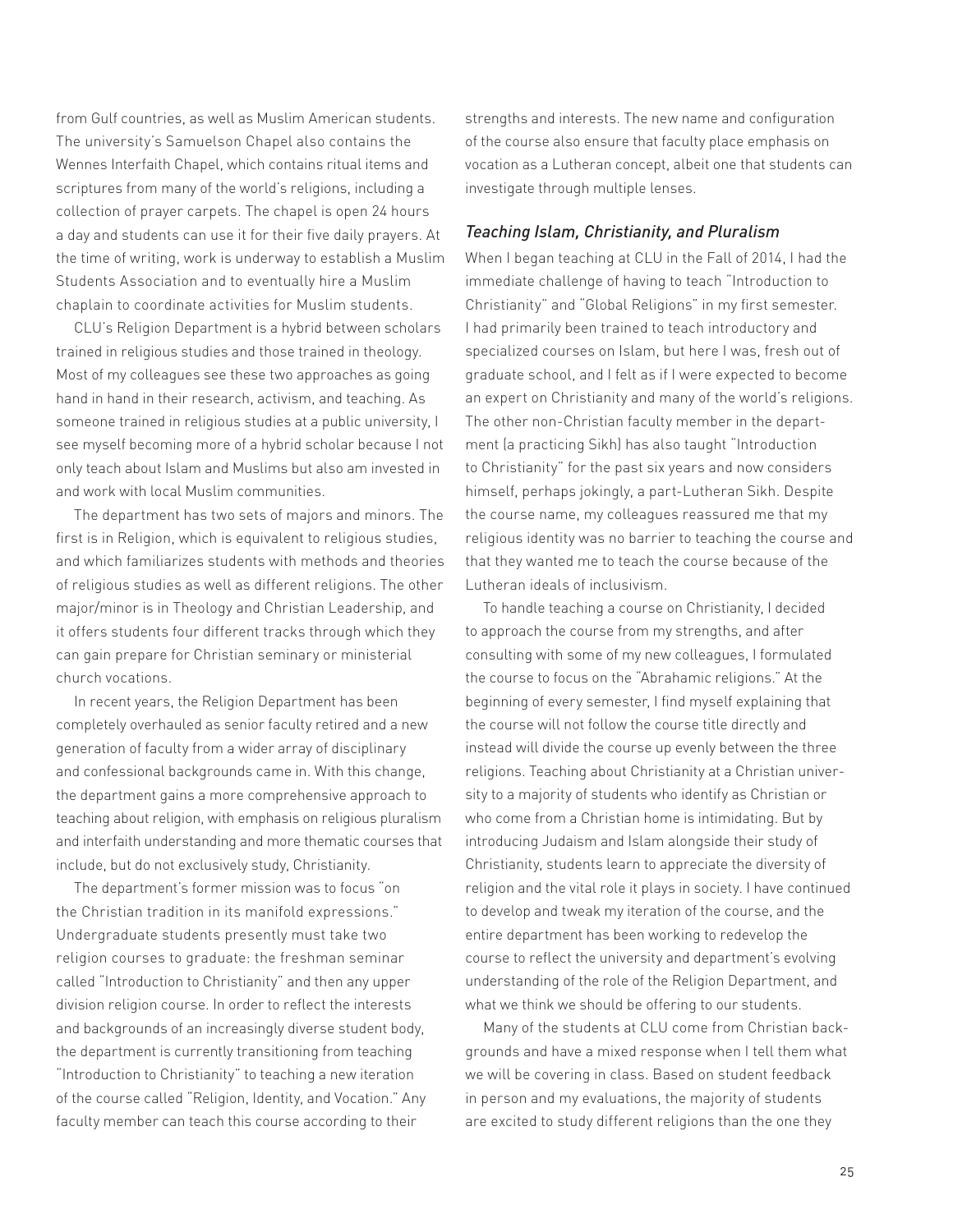have learned about for much of their lives, yet a small minority is a bit disappointed that we do not spend enough time on Christianity. Some students also admit to being surprised at the beginning of the semester that I will be their instructor for the course, considering that I am a younger female professor who wears a headscarf that identifies me as a Muslim. Because of my headscarf, I cannot deny or hide my religious identity like other, less visible, Muslim professors. I must find creative ways to combine unbiased approaches to teaching religion while also acknowledge my own positionality in the classroom.3

In the Spring semester of my first year, I was able to teach two sections of the "Introduction to Islam" course. Although I have taught iterations of "Introduction to Islam" at two previous institutions, I found that I needed to revamp my syllabus once again to meet the needs of the students. I start the semester by having my students read Diana Eck's short piece "From Diversity to Pluralism," which is used by many of my departmental colleagues as well (Eck). This short reading prompts a discussion on why students need to learn about religion and how it can contribute to creating a more cohesive and healthy society in the United States. It also iterates why students from all majors benefit from studying religion.

I always begin the course with two weeks that involve unpacking the baggage that "Westerners" have in regards to the study of and interaction with Islam, relying on opening chapters in Carl Ernst's *Following Muhammad: Rethinking Islam in the Contemporary World*. Once we have established that the "West" has a long historical tie with Muslim societies, not all positive, we take the time to discern and analyze biases in the media. We spend several days on critical analysis of media, learning about how it functions in the United States. Nearly every day during the semester, one student gives a presentation on a current news event connected to Muslims, offering analysis of coverage from different news outlets. My students often have a sense of skepticism regarding the media, but I try to raise their awareness of the actual workings of news corporations, sensationalism, and the power and pitfalls of social media. After having established a strong critical approach to the study of Islam, I lead my students through a brief overview of Islamic history before we cover one thematic topic per week.

#### *Islam and the Lutheran Ideals of Inclusion*

One uniquely Lutheran structure at CLU is the presence of the convocators, which is a group of 85 people who are chosen from five synods of the ELCA, as well as faculty, students, the university president, and members-at-large. Most of the convocators are Lutheran, although it is not a requirement for membership. This group represents the university and its interests, especially concerning issues of religious identity. They also elect some members of the Regents (*Mission and Identity*).

Colleagues have explained to me that there was some worry among Lutheran beneficiaries and supporters of the university that CLU was losing its Lutheran identity. Members of the Religion Department, myself included, have spent time explaining the mission of our department to the convocators and how it fits into Lutheran ideals. In my conversation with the convocators, I explained that while I appreciate and frequently draw upon my critical training in religious studies, I have also come to cherish being a Muslim professor who teaches about Islam at a church-affiliated institution. I explained that because of the openness that existed on the campus around religion, I felt at home even though I did not share their same religious convictions. My department's efforts were well received and much of the anxiety that the convocators had—anxiety that came from the lack of understanding about what scholars of religion do inside and outside the classroom was resolved.

Now that I am in my third year at CLU and have come to learn more about Lutheran higher education and identity, I have come to understand that my words to the convocators implicitly spoke to these Lutheran values of inclusion and pluralism. The convocators are one university institution that helps the university adhere to its Lutheran values, and also to adjust them according to ongoing changes on the campus and in the community.

#### *From Classroom to Chapel*

In addition to my teaching duties, I also began to receive invitations to speak on campus and outside, as I am the default resident scholar of Islam on campus. Being surrounded by female Christian and Jewish religious leaders who are either ordained or have leadership roles in their religious traditions has inspired me to test the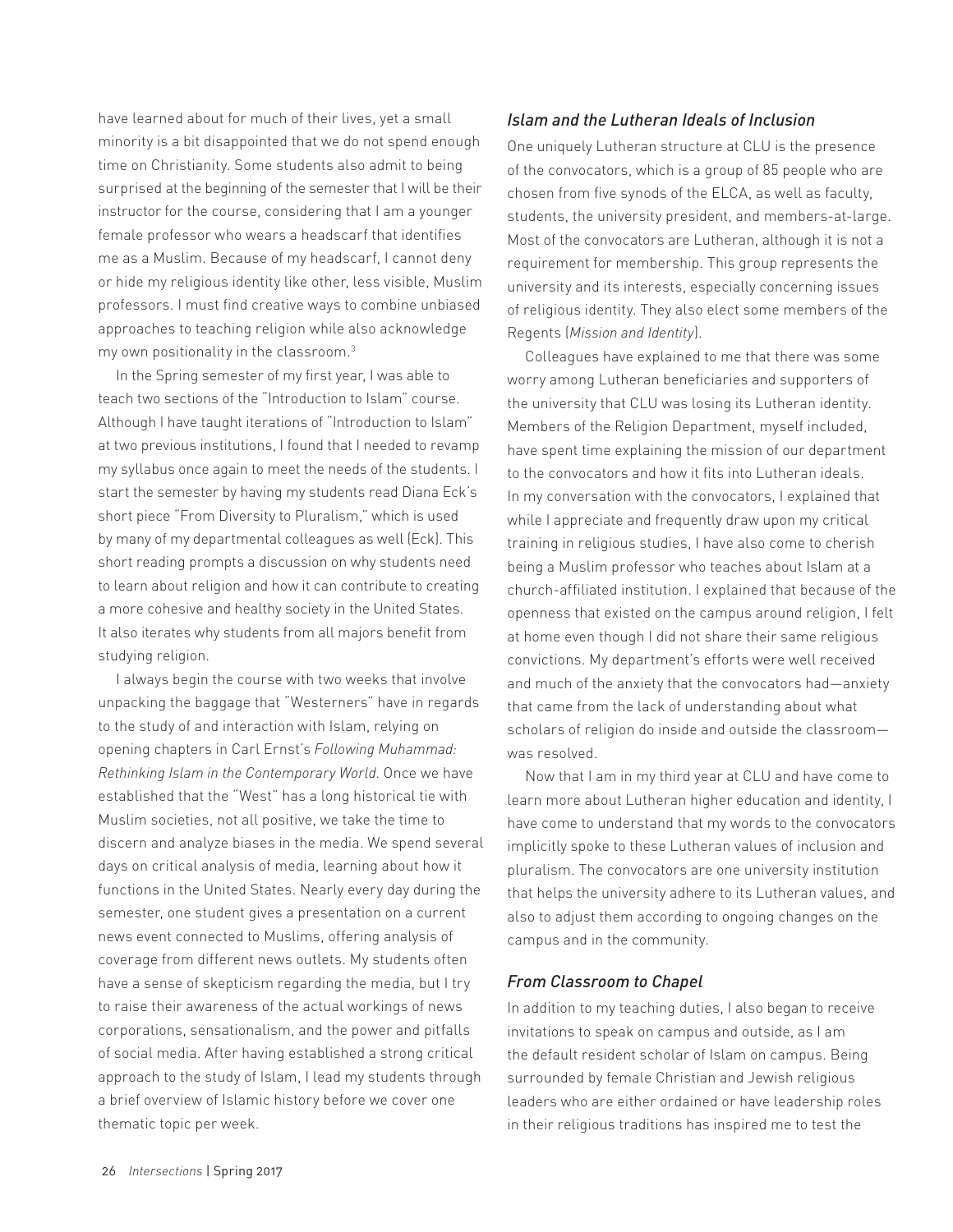boundaries of my community and to encourage other young women to do the same.

Over the 2015-16 school year, the theme for the CLU chapel services was "Room at the Table." Those who gave sermons grappled with defining what the table is and who is included at the table, and who has the power to make the invitations.

One of the most moving experiences I have had was being invited to give the sermon for Thursday chapel services. I was asked to give the sermon (other non-Christian university members have also given them), and the date of it turned out to be the Muslim holiday of Eid al-Adha, which came a day after the Jewish mourning holiday of Yom Kippur. Because I had been teaching that morning, I was unable to attend Eid prayers, and ironically gave what I like to think of as an Eid *khutba*, or sermon, in a Lutheran church to a crowd of mainly Christians, as well as people of other and no affiliations. As I am unlikely to be invited to give a sermon at the mosques,4 giving one at CLU turned out to be especially meaningful.

Delivering a sermon in a Lutheran chapel on one of the most sacred and joyous holidays in the Islamic calendar was a surreal experience. I felt as though I was host and guest at the same time. My talk came during the peak months when Syrians migrants were entering Europe in the hundreds of thousands. I appealed to those present to consider the Syrians and others who have had to leave their homes by force as people who belong at the figurative table. In this context, I appealed to our common humanity and shared a story from both the Hebrew Bible and the Qur'an—the story of Hagar and Ishmael. At the same time, during my sermon, I was conscious of the fact that there was a large cross with the crucified body of Jesus Christ right behind me and that the altar of the sacraments was next to me. The Lutheran liturgical hymns and rituals preceded my sermon and continued afterwards. I know that I am privileged to have been given the opportunity to speak in this Christian context. One might say that, while I had a few minutes to speak as a host in this Lutheran context, I was a guest before and after.

As professor of Islamic Studies who identifies as Muslim, I struggle to figure out where I fit and if I am a guest at the table of my Lutheran hosts or if I am also a host. In conversing with colleagues from my university, I have received different answers to this issue. Some

Lutherans talk about God being the host and everyone on the campus being guests of God, while many non-Lutherans view the Lutherans as the host. I have attended numerous chapel services over the past three years and even bring my first-year student seminar to services with me once a semester, but I still feel like a stranger in the congregation. I quietly follow the lyrics of hymns and recite the general prayers with the congregations. I am always warmly welcomed into the chapel, but remain cognizant of the fact that the dominant religion is Christianity and that I am not a host, but rather a guest who is given generous hospitality by my Christian colleagues.

By attending chapel services, I can expand my worldview, appreciate my Christian friends' faith and liturgy, and enjoy the musical and choral interludes. But I would have to leave the chapel alone and go into the small interfaith chapel where I can pull out a prayer rug in order to find my spiritual home. Even though members of campus ministries are careful to speak about "God" instead of "Jesus" and use language that is technically cross-religious, the service and discussion of religion on campus has a decidedly Christian slant that will always remain. I do not have a problem with this because the university is indeed affiliated with a Christian denomination. But I do have hope that in the future the campus community, including university ministries, will work to include the voices of non-Christians in their efforts to create an inclusive community.

## Concluding Reflections

So the question remains: How does one maintain an authentic Lutheran spirit that does not forget its Christian roots while also staying faithful to the goal of inclusivism and pluralism?

I have found that being in a church-affiliated university gives me another outlet, and perhaps more freedom, for exploring my place in the academy and my personal religious tradition. Teaching about Islam in the religion department of a Lutheran institution means that I somehow have found myself in the midst of an ongoing internal Lutheran discussion that I can, at times, contribute to. At other times I feel like an outsider. It also means that I can challenge myself to learn new material and perspectives by teaching outside my field of Islamic studies. As the